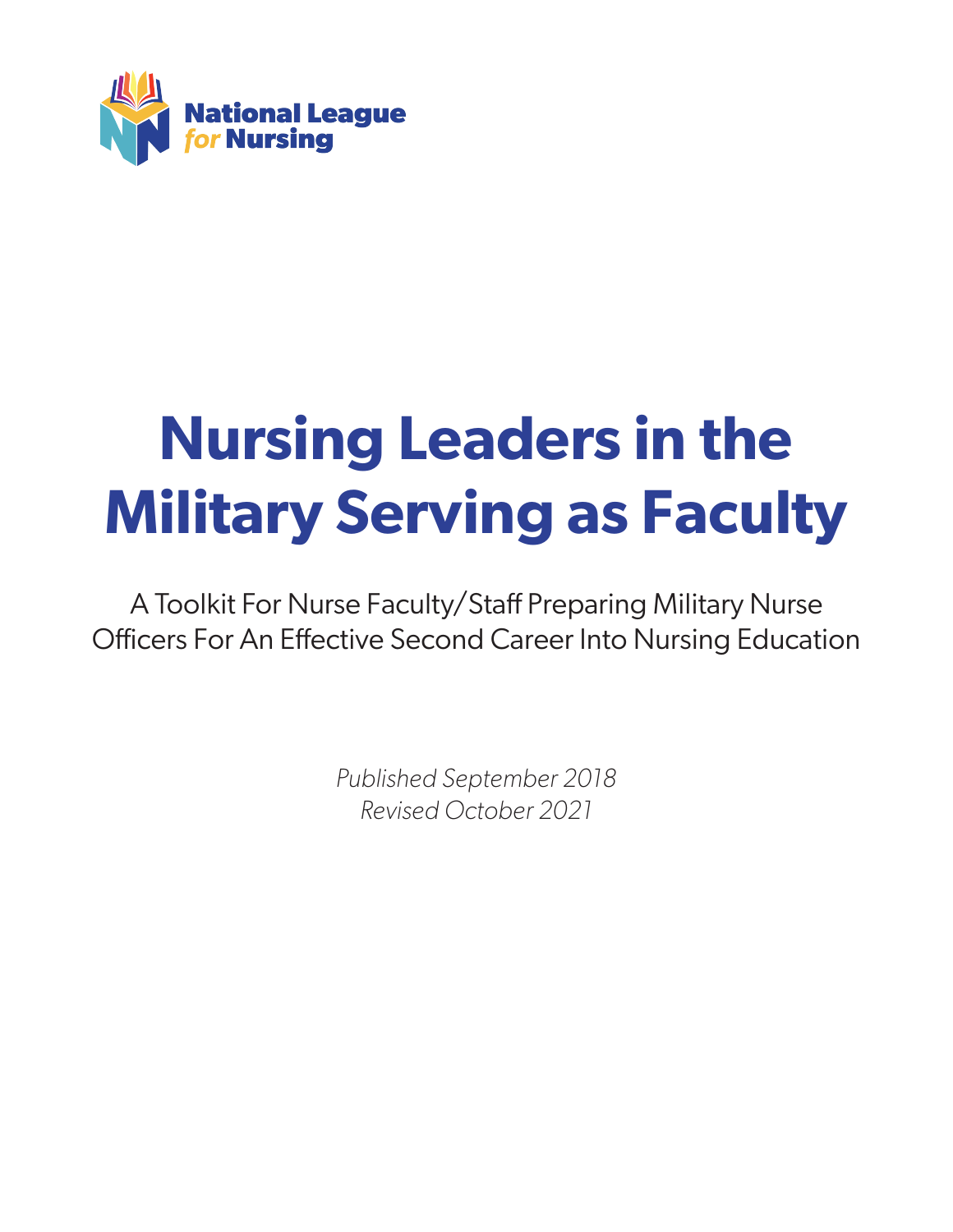## Authors

Myrna L. Armstrong, EdD, RN, ANEF, FAAN Nursing Consultant and Professor Emerita Texas Tech University Health Sciences Center Colonel (R), ANC myrna.armstrong@ttuhsc.edu

Patricia Allen, EdD, RN, CNE, ANEF, FAAN Professor and Director, Nursing Education Track Distinguished University Professor Texas Tech University Health Sciences Center patricia.allen@ttuhsc.edu

Donna Lake, PhD, RN, NEA-BC Clinical Associate Professor East Carolina University College of Nursing Colonel, USAF NC (R) Laked@ecu.edu

The authors of this toolkit, titled *A Toolkit for Nurse Faculty Preparing Military Nurse Officers for an Effective Second Career in Nursing Education,* extend permission to the National League for Nursing (NLN) to post it on the NLN website. The authors also acknowledge this document will be open access; the intent is for users to adapt the toolkit for use in a variety of academic and practice institutions. Users are asked to include in the citation of the source that the document was retrieved on the NLN website.

*This publication is dedicated to all of the men and women who have served in the United States military providing care to America's sons and daughters.*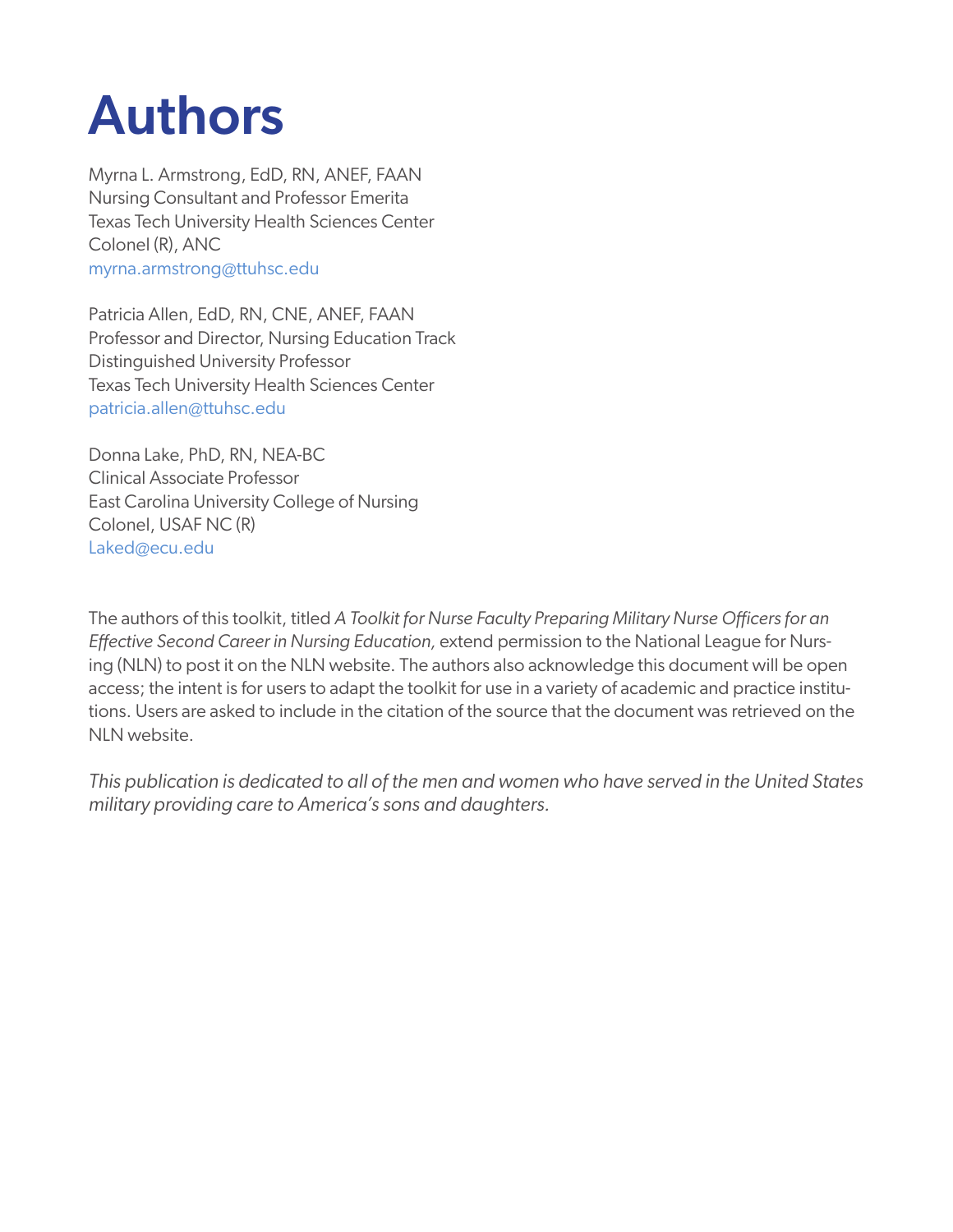## Toolkit Objectives

Upon completion of this toolkit, the nurse educator will be able to:

- › Describe military nurse competencies transferable to the nurse educator role.
- › Recognize cultural differences between the Military Nurse Officer (MNO) and the academic nurse educator.
- › Incorporate a Strategic Military Academic Resource (SMAR) to assist both nursing leadership and the military nurse officer through an effective transitional employment journey.
- › Design an individualized professional development plan for the MNO following orientation.

## Introduction

Deans, directors, and faculty of nursing schools, it is no surprise! One of the most important factors influencing the nursing shortage is the lack of faculty to teach the qualified students who apply to nursing programs, while major workforce demands are accelerating the need for nurses. These facts have not changed over the past few decades. Highlights from the 2019 NLN Faculty Census Survey of Schools of Nursing document over 669 faculty vacancies in BSN and ADN nursing programs.Currently, the average age of nursing faculty is between 50 to 60 years of age, impending retirements continue to impact the school, and the nation's faculty vacancy rate is steadily rising (NLN, 2019; Grant, 2016).

This toolkit embraces a "transformative solution to capitalize, embrace, recruit, and mentor talented, already prepared, retired, and/or otherwise separated, men and women military nurse officers (MNOs) for nursing faculty roles" (Lake, Allen & Armstrong, 2016b, p. 243). Following the Afghanistan and Iraq Wars (Operation Iraqi Freedom (OIF), Operation Enduring Freedom (OEF), and Operation New Dawn (OND), many MNOs have left following the accomplishment of 20 plus service years. Other MNO are considering departure now and wondering about possible second careers, while some are leaving due to budgetary constraints. Right now upon retirement, the very qualified MNO could opt to stay within their accustomed military organization culture by transferring to the federal hospital system, or enter the private sector to consult, or even consider one of many leadership roles they are qualified for within clinical practice (Biniecki & Berg, 2020; Chargualaf et al., 2017, 2018; Lake, Allen & Armstrong, 2016a). Instead, encouraging the MNO transition into the nursing education sector has important rewards for schools of nursing as a faculty workforce multiplier, when incorporating some purposeful steps for overcoming a few possible hurdles.

The following information has been designed specifically for deans, directors, and faculty of nursing schools who will be involved throughout the process of MNO consideration, recruitment, prehire, hire, and post-hiring events. Proactively anticipating hurdles can lead to a smooth transitional journey of the MNO into an academic setting. Although easing this transitional path from military to academia means that not only will the nursing leadership of the school have some preparatory work, but also the MNO (Chargualaf et al., 2017, 2018). Companion information for the preparation of the MNO who is seeking a nursing faculty position is currently posted on the Army Nurse Corp Association website; it can be found in the "After the ANC" link for members.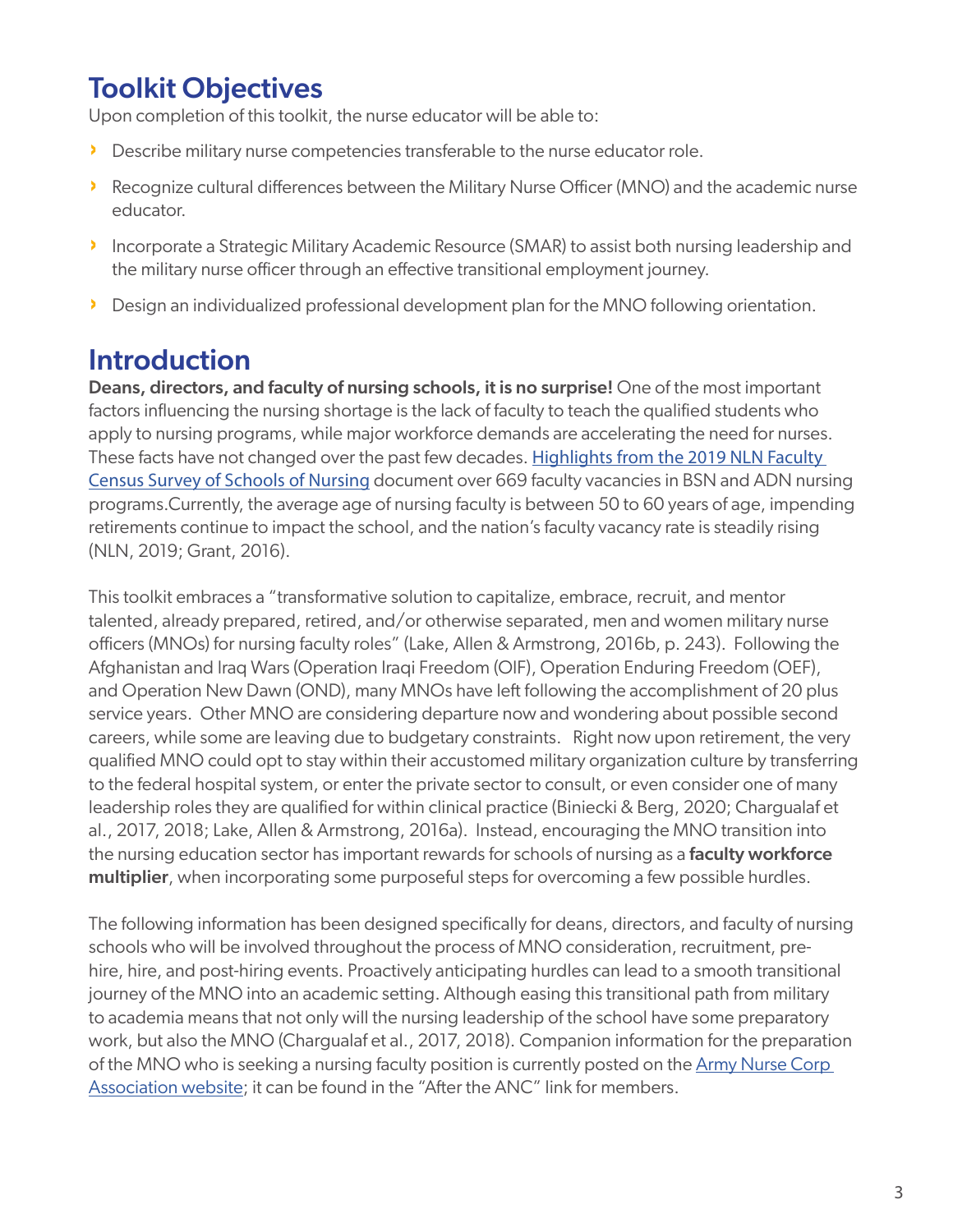## Distinguishing the Military and Academic Skills and Environment

To bolster the assimilation of the MNO into a school of nursing, it is important for deans, directors, and faculty of nursing schools to understand two core elements that distinguish the military and academic environments: (1) the MNO skill set and (2) the bicultural differences between the veteran and academic environment.

These two foundational elements have been found to be closely and intricately intertwined. They are introduced early, then interwoven throughout the toolkit to assist deans, directors, and faculty of nursing schools to strategize employment options for the MNO (s). Appropriate dialogue should aid in an effective and smooth transition journey for the school of nursing and the MNO.

## CORE ELEMENT I: Military Nurse Officer Skill Set

*"Our leaders . . are self-starters . . . [with] maximum amounts of initiative ... critical thinking skills ... [and] character, [to][make the right moral and ethical choices in the absence of supervision under intense pressure in combat." General Mark A. Milley 39th Chief of Staff, U.S. Army*

During the almost 20 plus year span of the OIF/OEF/OND, many military nurses with medicalsurgical, intensive care, obstetrics, community health, mental health, and operating room skills were deployed to fulfill the needs of the three major service branches (Army, Air Force & Navy; the latter also serves the Marines) (Table 1).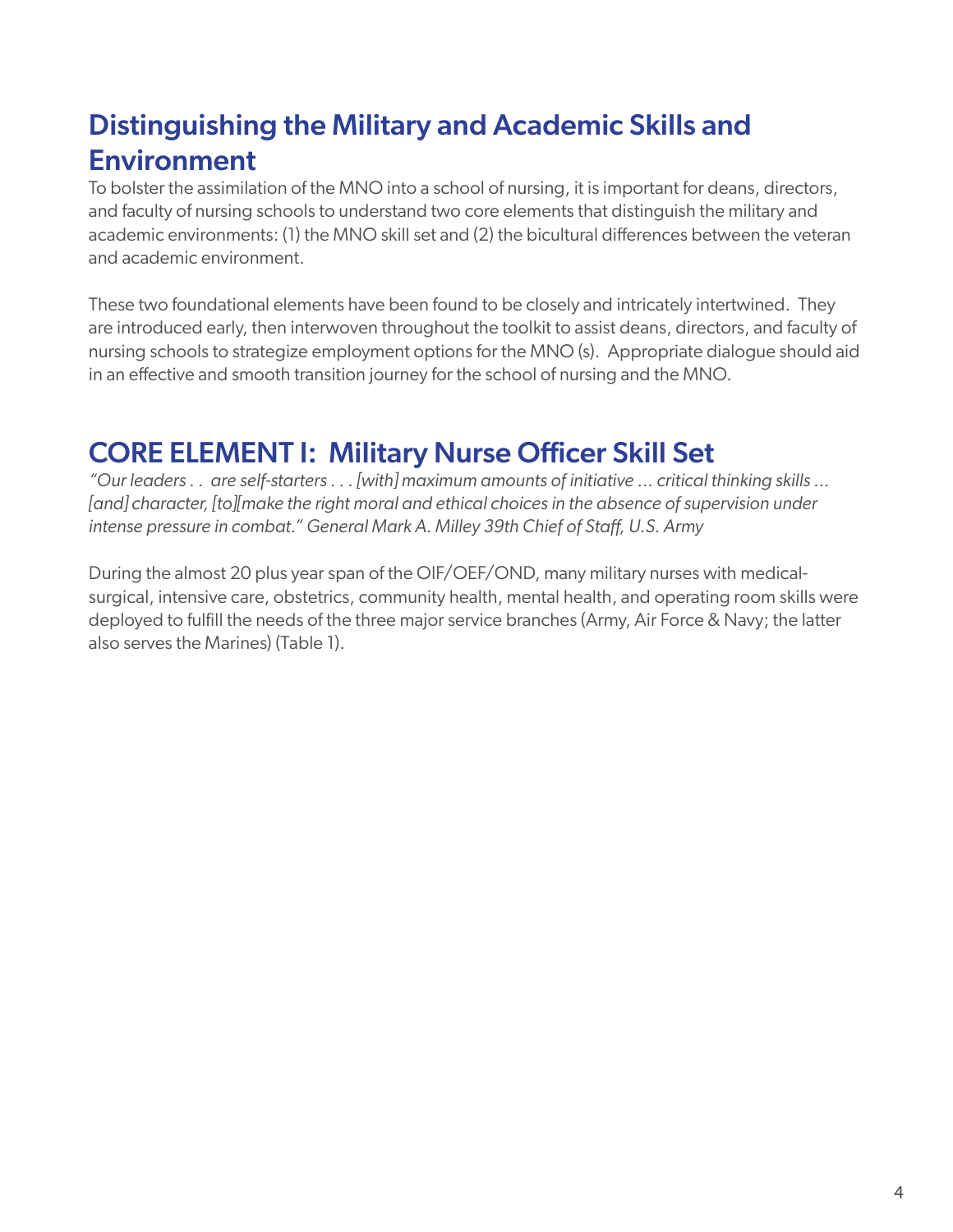## Table 1

#### *Military Nurse Officers Deployed\* to OEF/OIF/OND as of 10-2016*

| Army                       | Women  | Men    | <b>Total</b> |
|----------------------------|--------|--------|--------------|
| <b>Active Duty</b>         | 6,024  | 6,037  | 12,061       |
| <b>Army Reserves</b>       | 3,796  | 4,120  | 7,916        |
| <b>Army National Guard</b> | 384    | 481    | 865          |
|                            |        |        | 20,842       |
| <b>Air Force</b>           |        |        |              |
| Active duty                | 3,876  | 3,158  | 7,034        |
| <b>Air Force Reserves</b>  | 2,166  | 1,258  | 3,424        |
| <b>Air National Guard</b>  | 969    | 859    | 1,828        |
|                            |        |        | 12,286       |
| <b>Navy</b>                |        |        |              |
| <b>Active Duty</b>         | 1,847  | 2,320  | 4,167        |
| Navy Reserves              | 1,022  | 681    | 1,703        |
|                            |        |        | 5,870        |
| Total                      | 20,084 | 18,914 | 38,998       |

\*A nurse could be counted more than once if they had been deployed overseas multiple times Data obtained from Defense Manpower Data Center from a Freedom of Information Act request #16-F-0401.

While these numbers reflect some with multiple deployments, almost 40,000 times MNOs served the nation's sons and daughters with their excellent clinical skills during their OIF/OEF/OND assignments. These numbers also include a variety of Advanced Practice Registered Nurses such as nurse administrators, educators, practitioners, certified registered nurse anesthetists, as well as a small cohort of midwives. Other unique MNO attributes which are valuable to schools of nursing include their multigenerational span of age (25 - 65+ years), as well as gender, and a broad range of rich, ethnic diversity.

Now, as MNOs retire from (or have left) the military during the prime of their career, they already possess a strong skill set of clinical experience and leadership skills which position them to teach and lead. Currently almost all\* MNOs enter the military with a baccalaureate of nursing from one of the nation's professional programs. Then, as noted with achievement of competitive, progressive rank, their skills/experience/education are infused with progressive military leadership training, proficiencies in combat readiness, and essential healthcare skills for complex situations (Table 2).

Table 2 An Illustration of Leadership, Education, and Duty Expectations For the MNO.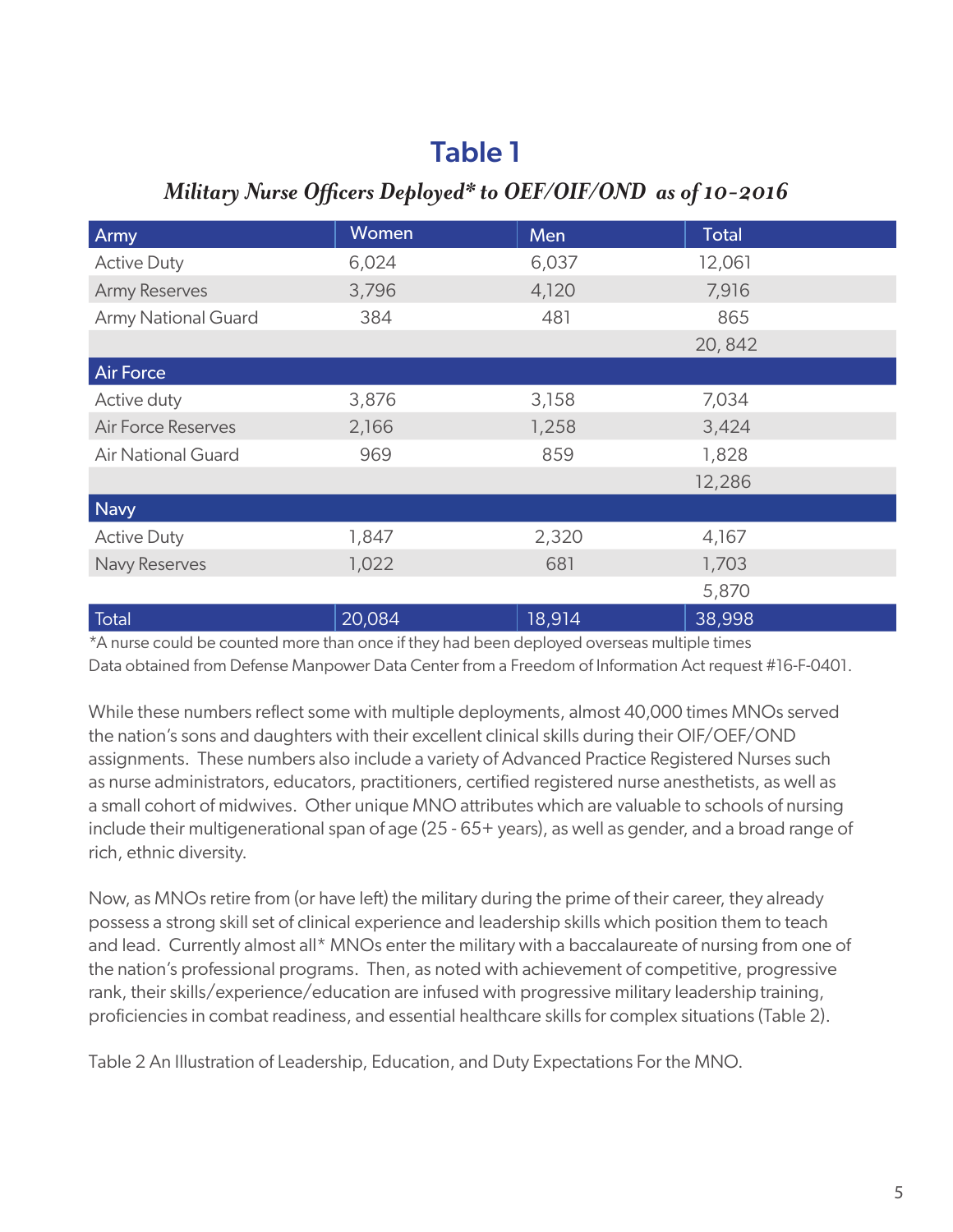## Table 2

#### *An illustration of Leadership, Education, and Duty Expectations as the MNO Progresses in Rank.*

| Level                          | <b>Rank</b>                                                                                 | <b>Service</b><br>Years | <b>Education</b><br>(typical)                        | <b>Military Course</b><br>Content                                                                                                                                                                                      | <b>Responsibilities</b>                                                                                                                                                                                                                                                     |
|--------------------------------|---------------------------------------------------------------------------------------------|-------------------------|------------------------------------------------------|------------------------------------------------------------------------------------------------------------------------------------------------------------------------------------------------------------------------|-----------------------------------------------------------------------------------------------------------------------------------------------------------------------------------------------------------------------------------------------------------------------------|
| Junior<br>grade<br><b>MNO</b>  | AR: 2nd/1st LT<br>Captain<br>Navy: Ensign,<br>LT G<br>AF: 2nd/1st Lt<br>Captain             | $1-5$<br>$5-9$          | <b>BSN</b><br>NP-MSN                                 | Year-long<br>preceptorship<br>residency and<br><b>Basic Health</b><br>Care Team<br>Management<br>course                                                                                                                | Unit assistant nurse manger<br>or nurse manager in small-to<br>mid-sized health facility                                                                                                                                                                                    |
| Mid-Level<br><b>MNO</b>        | AR and AF:<br>Captain &<br>Major; Navy:<br>LT Lietenant<br>Commander<br>(LCDR)<br>Commander | Approx.<br>$10+$        | MSN (M<br>Ed, MBA,<br>etc.,<br>DNP (NP)<br>PhD (few) | High level<br>interprofessional<br>leadership courses<br>such as the Army<br>and Air Forces<br>Command &<br><b>General Staff</b><br>Course.                                                                            | Administrator (staffing,<br>budget, and human<br>resources) overnursing<br>services or education in mid<br>to large health facilities, state<br>side or deployed medical<br>facilities                                                                                      |
| Senior-<br>level<br><b>MNO</b> | AR: LTColonel /<br>Colonel<br>Navy<br>Commander/<br>Captain<br>AF:LtColonel/<br>Colonel     | Approx.<br>$15+$        | <b>DNP</b><br>PhD (few)                              | Strategic and<br>agile leadership<br>education<br>within the<br>interprofessional<br>War College<br>(graduate<br>education<br>equivalency) is<br>expected; some<br>MNO <sub>s</sub> also<br>seek doctoral<br>education | Positions of Commander,<br>Chief Nurse Officer,<br>Chief Executive Officer of<br>hospitals; Commander,<br>or Operational Officer for<br>military bases; command of<br>entire educational military<br>system. More than thousands<br>ofservicemembers, plustheir<br>families |

Note. AR = Army; LT = Lieutenant; LTJG = Lieutenant Junior Grade; AF = Air Force; Lt Col = Lieutenant Colonel.

a Rank: Lieutenant is abbreviated differently, such as LT in Army and Navy, Lt in the Air Force.

b Military health facilities size: small = 50-100 beds; mid = 100-250 beds; and large = 250-500+.

\*Reservists and National Guard nursing personnel can enter the military with an associate degree in nursing but must complete their BSN before achieving the rank as Captain.

Copyright Slack Inc. Used with permission: Lake, D., Allen, P.L., & Armstrong, M.L. (2016a). Capitalizing on military officer skills for second career civilian leadership and staff development positions. *Journal of Continuing Education in Nursing, 47*(11), 503-510.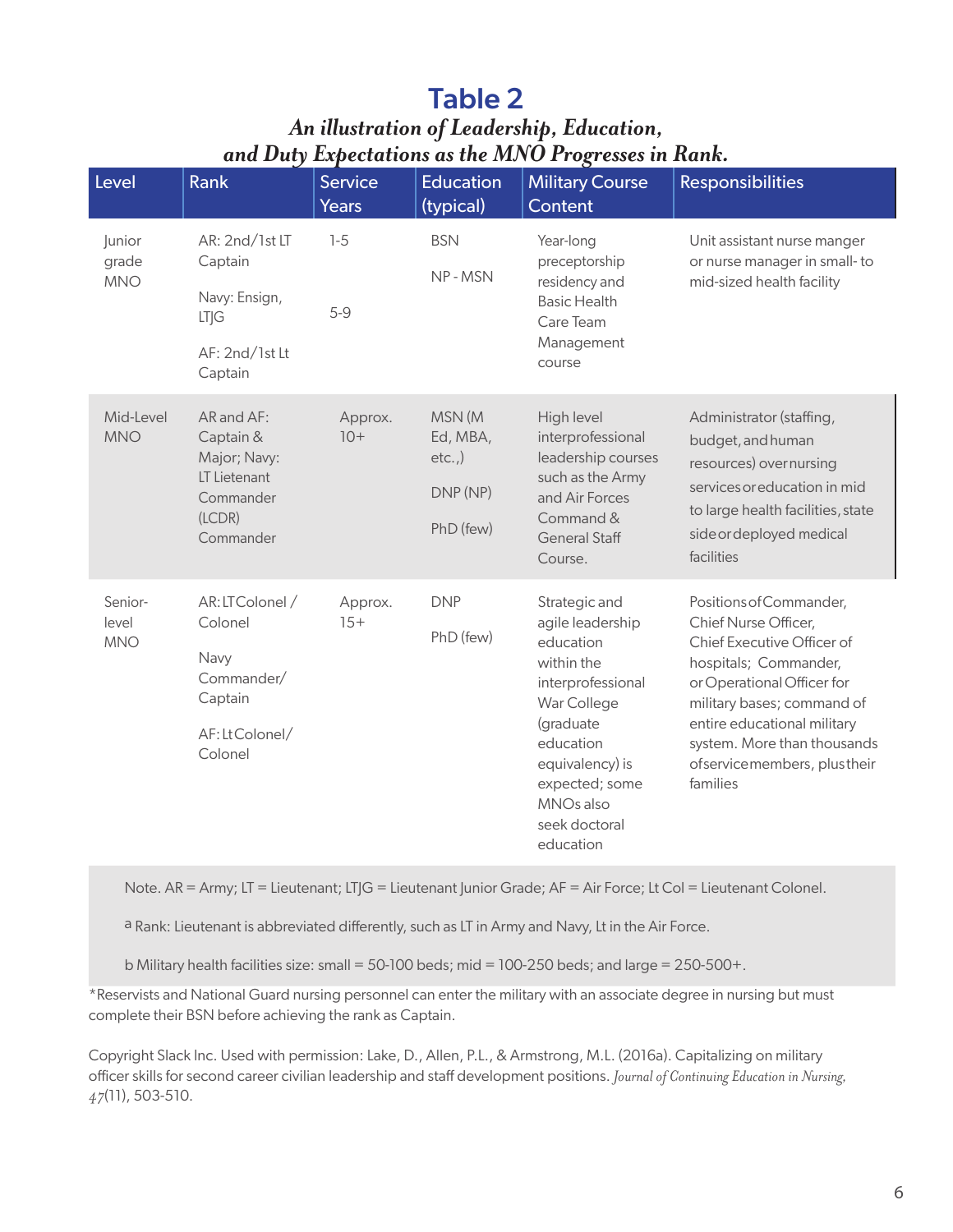Not only does the military capitalize (and challenge) the MNO throughout his/her service but provides opportunities to execute military leadership skills in varied roles within assignment experiences (Biniecki & Berg, 2020; Czarnecki, 2018). MNO's have experiential exposure with large budgets, evidenced-based practice, safety, informatics, and quality improvement. They learn to function in whatever dynamic situation is in front of them to adaptably draw upon the skills and resources needed for the mission. This can happen whether they are working autonomously, sometimes with no educational support and/or web assistance, with multiples levels of individuals and nationalities, and/or diligently within interprofessional military teams (Czarnecki, 2018). Griffiths and Jasper (2008) describe this classic examination of the MNO with terms of service given by a "caring practitioner" and a "warrior nurse," whether they are in a combat zone, remain stateside, and/or are involved in humanitarian efforts.

The benefit of hiring a MNO veteran is her/his positive beliefs and values of service over self, and skill to build strong allegiance to a mission-based institution (Czarnecki, 2018). The MNO's other qualities of responsibility, interprofessional teamwork, integrity, and reliability are equally important, applicable in any workplace. These attributes would certainly blend in well with the characteristics admired by academia today. Table 3 provides an illustration of how military experience and education skill sets could be applicable to curriculum content, adding substantial value to the school of nursing.

## Table 3

#### *Military Nurse Competencies Transferable to Faculty Nursing Roles*

## **MILITARY NURSE ROLE**

**Leading Teams** Resiliency Service Before Self **Communication Skills Diverse Populations Clinical Expertise** 



## **FACULTY NURSE ROLE**

**Leading Teams** Resiliency Service Before Self **Communication Skills Diverse Populations Clinical Expertise**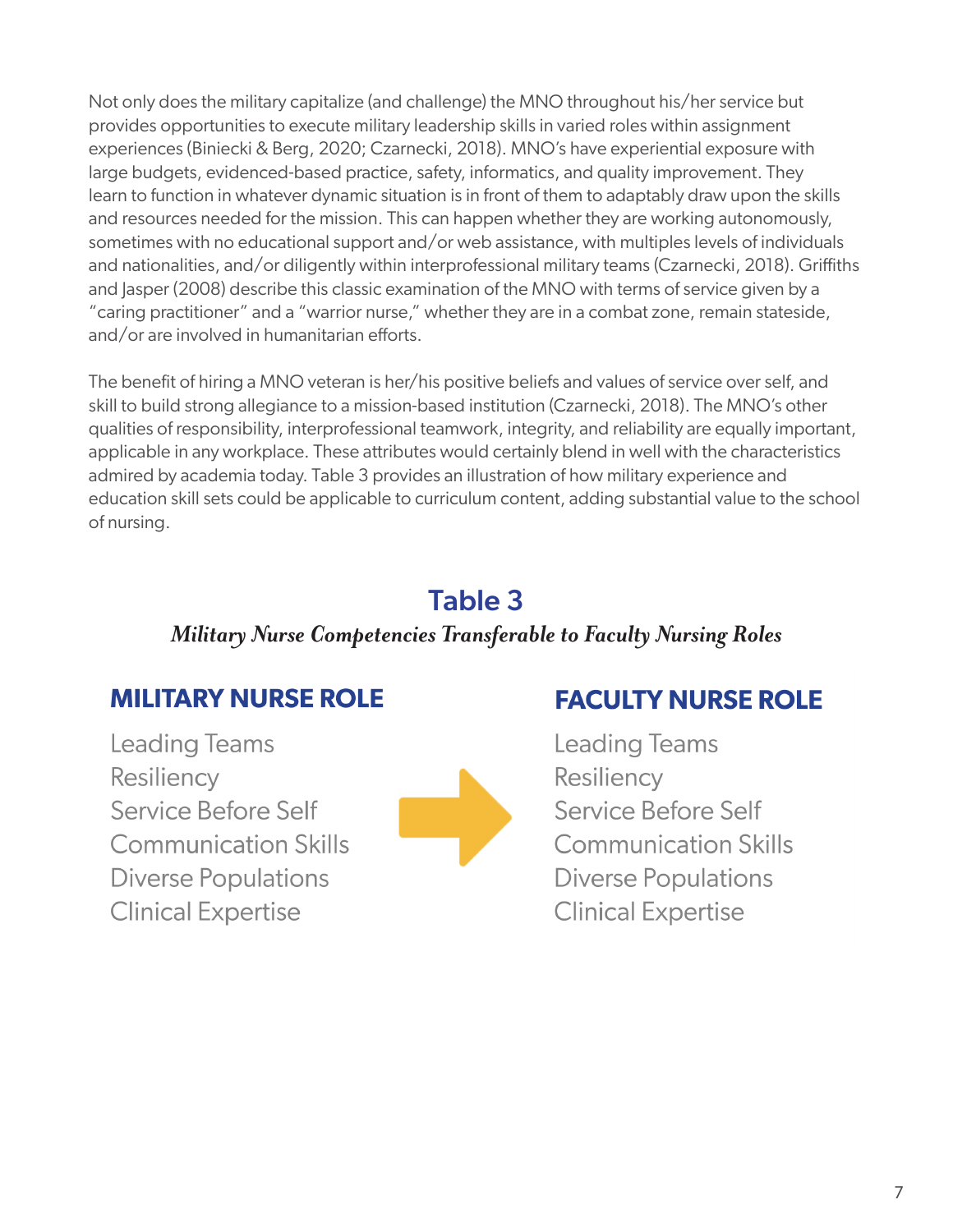## CORE ELEMENT II: Bicultural Differences of the MNO and Academic Environment

Literature about nurses' career transition from the military to the civilian sector is limited, especially for those with a rich, robust amount of MNO leadership, experience, and professional skills (Bennett et al., 2015; Lake et al., 2016a, 2016b; Vigoda-Gadot et al., 2010). In preparing for an educational transition, Raybeck (2010) succinctly summarizes the major bicultural environmental differences that are present between the military and civilian sectors of academe (Table 4).

## Table 4

#### *Bicultural Environmental Differences of the Military (MNO) and Academe*

| <b>Military Environment</b>          | <b>Academe Environment</b>                  |
|--------------------------------------|---------------------------------------------|
| <b>Strong Structure</b>              | Weak Structure - allowance for creativity   |
| Clear Relationships among Components | <b>Fuzzy Relationships among Components</b> |
|                                      |                                             |
| <b>Values &amp; Beliefs</b>          | <b>Values &amp; Beliefs</b>                 |
| Duty, Honor, Country                 | Freedom of Inquiry                          |
| Service                              | Education                                   |
| <b>Bravery</b>                       | Intellect                                   |
| Obedience                            | Questioning                                 |
| Intolerance of Ambiguity             | <b>Tolerance of Ambiguity</b>               |
| <b>Relation to Wider Society</b>     | <b>Relation to Wider Society</b>            |
| Service Ethic                        | Iconoclastic                                |
| Quite Removed                        | Somewhat Removed                            |
| Conservative                         | Liberal                                     |

Used with permission: Raybeck, D. (2010). Clash of Cultures: Veterans in Academe, (Chapter 15, Table 14.1, page 188) from Hopkins, C., Herrmann, D. J., Wilson, R., Allen, B., & Malley, L. (Eds.) *Improving the College Education of Veterans.* Charleston, S.C.: CreateSpace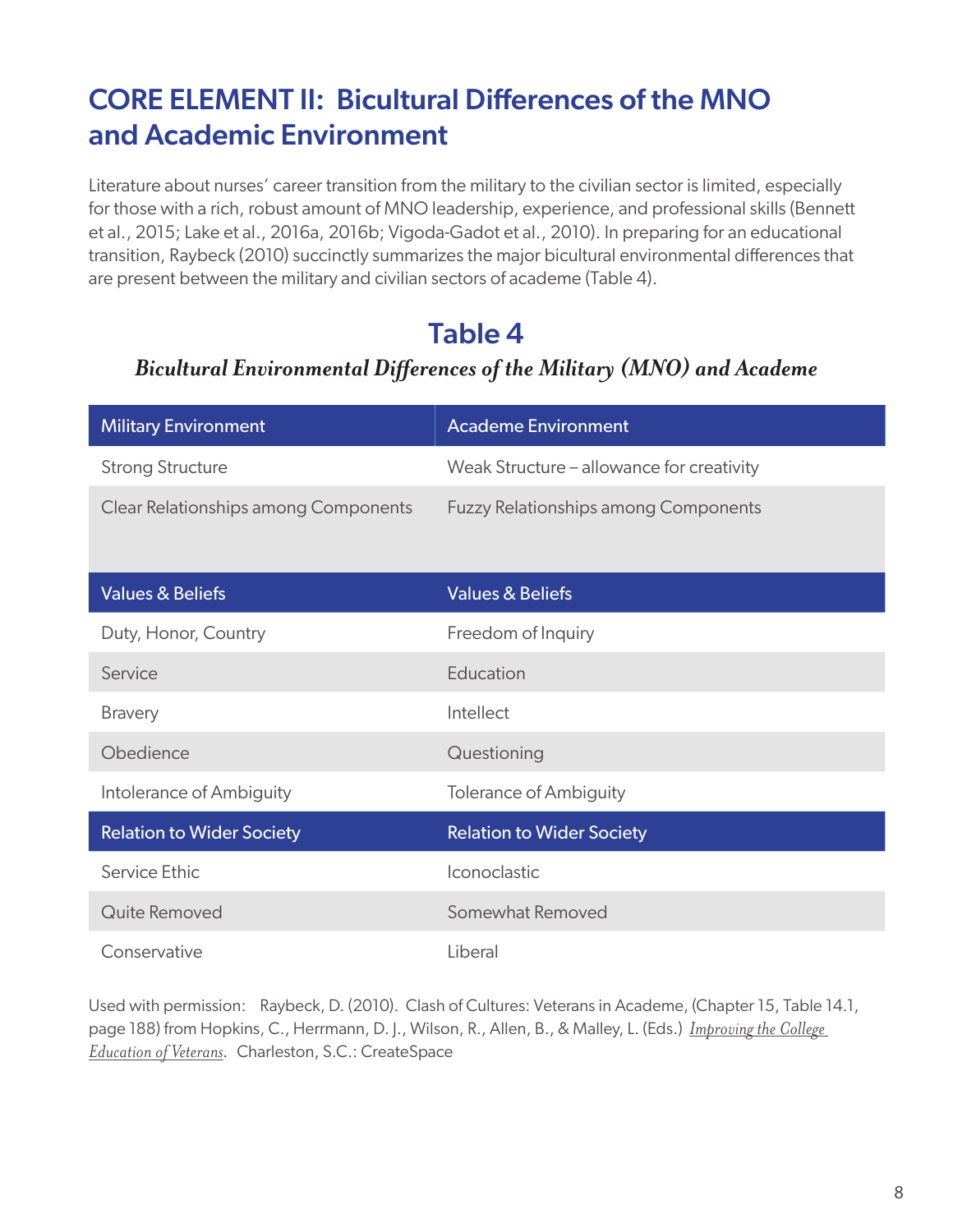Bicultural assimilation should be addressed and assessed frequently, especially the language, culture, and environmental climate, for a better understanding of the diversity involved. Each school of nursing has its subjective, unique organizational politics, "the complex mixture of power, influence, and interest-seeking behaviors that dominate individuals' activities in the workplace (Vigoda-Gadot et al., 2010, p. 386). In order to assess this environmental climate, the following questions should be asked within schools of nursing prior to initiating MNO recruitment. These questions can help faculty analyze their own environment and contribute to discussions with the MNO, who comes from a different culture.

- › Is your school a teaching or research intensive?
- › What kind of hierarchal/organizational structure is present?
- › What social and cultural aspects are present for being military friendly?
- › What is needed to have "goodness of fit" within the school?
- › How quickly are program decisions and policy issues resolved?
- › Is the process of innovation/decision making centralized or decentralized?
- › How could MNO skills be effectively used in the various unfilled faculty and/or clinical positions?

Culturally, the way the MNO emphasizes the importance of these attributes in the workplace may differ from the faculty's day-to-day perspective. MNOs have a great deal of experience with resolving and executing complex situations in a timely manner but can become confused by less structured environments. A frequent example from newly hired MNO faculty occurs when the MNO assumes the chair of a school committee. The MNO sets the meeting time for 9 am and arrives early in preparation for the meeting. The MNO is ready to proceed at 9 am, when faculty begin to trickle in with coffee, laptops, iPads, and phones in hand, ready to commence with generalized weekendtype conversation for 15 to 20 minutes before starting the agenda.

Other examples of the differences in the MNO culture and the academic culture are:

- › During the meeting academia language and intent may differ from the military setting, especially when frequent "why's" are asked by faculty. The initial perception of the new chair could be that this group is not reliable and committed to the committee business. This happens as MNOs come from an environment where military decisions are made promptly from the top, and consensus may or may not be sought, while faculty decisions usually require an extended discussion process that may not yield prompt conclusions, or agreement.
- › For the MNO the team approach is implemented versus faculty who individually approach activities.
- › Even the multifaceted event of retirement can be different in the military (abrupt when leaving) when compared to civilian departures (might phrase out) (Schultz, Taylor & Morrison, 2003).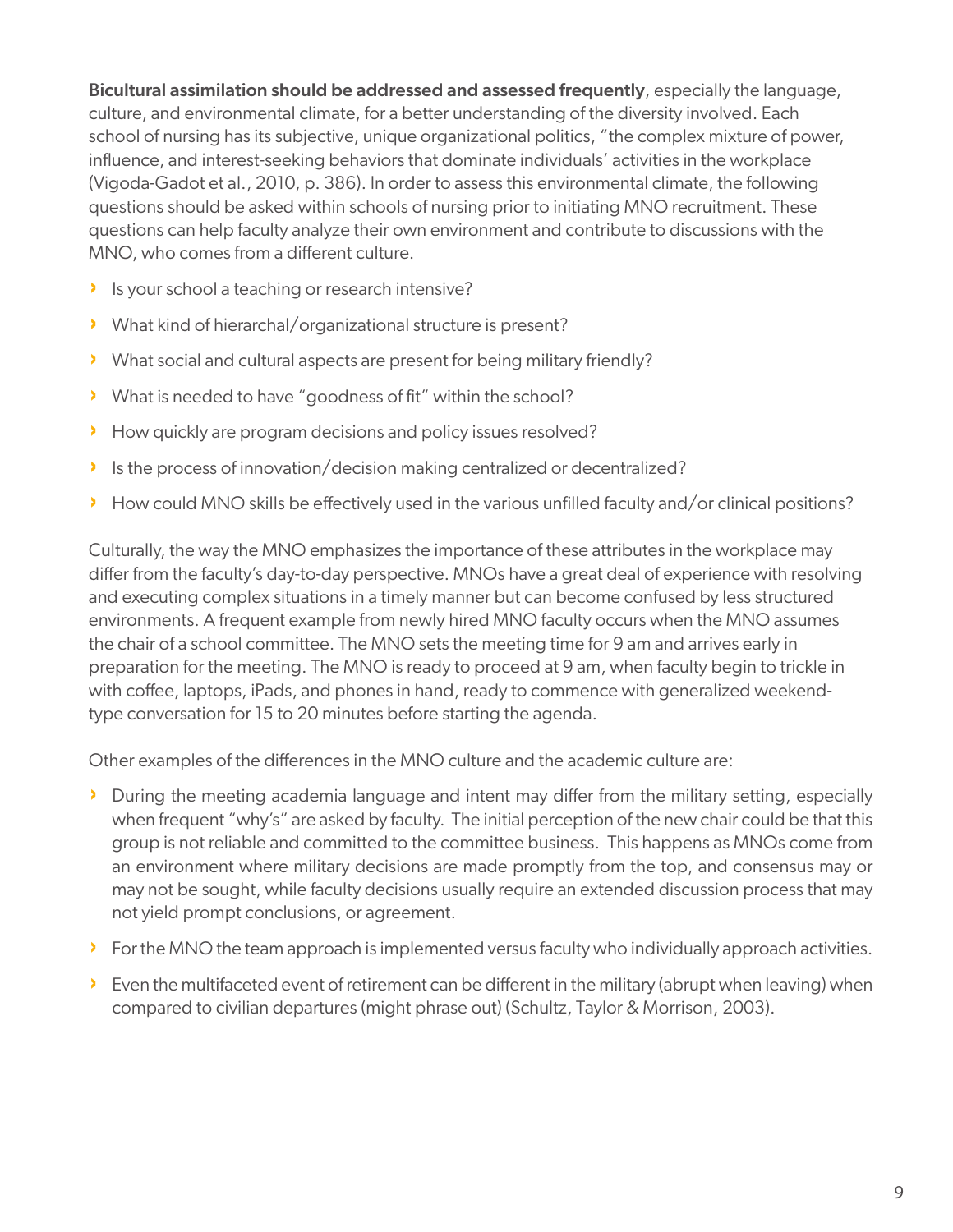## Strategies Before Employment

### *Scrutiny of Hiring Policies*

Generally military members have opportunities and financial benefits to take advantage of academic courses during their service time (Biniecki & Berg, 2020; Czarnecki, 2018). Thus, many MNOs will have advanced degrees, but acquisition is dependent on several factors, for example whether an Active Duty MNO's home unit was near an academic center (overseas or rural locations), the day to day work demands, the frequent assignment relocations (move 2-3 years), and rotational work cycles. All of these create frequent challenges for a dedicated choice of schools and nursing programs. The outcome is that sometimes a MNO selects a program that is a non-nursing advanced degree such as a Master's in Business Administration (M.B.A.), Education (M.Ed.), or Healthcare Administration (M.H.A.), and/or a doctorate in a non-nursing field, like health sciences. In addition, frequent deployments and reassignments, even for Reserve and Guard nurse officers, lead to more accessibility to accredited on-line programs as a better option. Lastly MNOs may not have received applicable mentorship, which is typically orchestrated by variously trained Chief MNO officers regarding their school selection, or the importance of a nursing degree option (MSN, DNP, PhD in Nursing), for post military career options such as academic faculty roles.

Therefore, depending on the MNO potential faculty candidate credentials, it is recommended that before the hiring process starts, faculty administrators carefully review their school's hiring policies to see what is negotiable and flexible for realistic entry and rank. It is often helpful to begin by debunking myths leadership and/or faculty may have about accreditation agencies and boards of nursing objections to this innovative faculty appointment. While the MNO faculty recruit may not fit the traditional university mold, thinking out of the box about university policy may be indicated. The doctoral degree of a MNO applicant may not be in nursing and/or the master's degree may be in another area, but the accountability and expanded scope of practice of a MNO can far exceed the leadership and knowledge base of a civilian faculty applicant with a master's in nursing. Proactive discussion can internally resolve any employment challenges in granting appropriate faculty rank for the MNO if faculty selection occurs. These negotiations could also affect future promotion opportunities.

## *Obtaining Faculty/Leadership Buy-In*

What is working in some schools of nursing is the public support of the MNO by the dean and associate dean. Setting an organizational expectation of recruitment and support of the MNO sets the tone for faculty buy-in. In addition, instituting the school's critical consensus building activities (whether a workshop, small group discussion or luncheon) is helpful for the faculty and staff to collectively understand and participate in decision making about hiring a MNO (s). Suggested agenda items for this critical consensus building include (a) a thorough assessment of school of nursing programs to address both current and future faculty needs/opportunities, (b) a review of the distinctive military culture (Hall, 2012; Elliott, 2020), (c) recognition of the school's needs and the MNO contributions to fulfill the requirements, and (d) what necessary prerequisite activities, resources, and processes should be implemented to accomplish the school's faculty needs (Zerwic & Scott, 2018). Based on these further recommendations some of the traditional faculty employment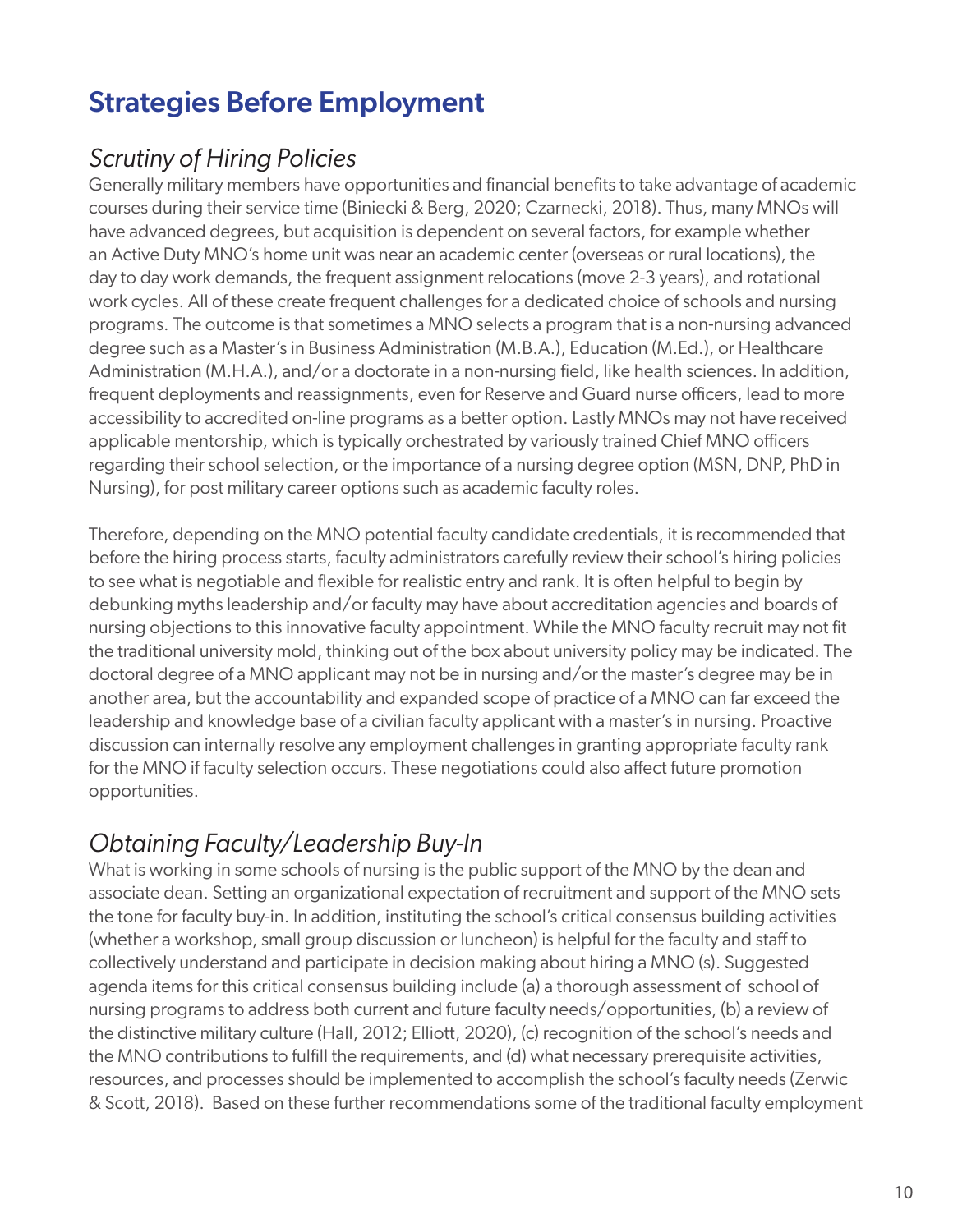practices in recruitment, interviewing, hiring, orientation, and cultural assimilation might be thoughtfully reconsidered or modified.

## *Selecting a Strategic Military Academic Resourse (SMAR)*

Following the favorable decision of the faculty and leadership of the school of nursing to consider hiring MNOs for faculty appointments, an important element to facilitate the second career transition of the MNO smoothly, deliberately, and effectively is the appointment of a Strategic Military Academic Resource (SMAR) (Lake et al., 2016 a; 2016 b). Use of a SMAR can enhance the MNO's professional development, faculty role performance, and retention (Chargualaf et al., 2017, 2018)

Ideal qualifications for this SMAR would include a nursing faculty member with a robust bi-cultural knowledge of the academic perspectives, as well as previous military experience, or a military spouse; an additional option could be someone very interested in learning more about the military culture. As envisioned, the SMAR becomes an effective two-way conduit of professional assimilation information, with long-term MNO involvement. The SMAR's role starts with the acceptance of the school's MNO transitional effort, then becomes an effective support throughout the MNOs entire pre-hire, hire, and post-hire progression process, including mutually planned MNO/SMAR professional development plans. In recognizing this valuable role, either specific compensation and/or workload release time is essential for this dedicated amount of faculty/MNO mentorship. In some organizations, mentoring is built into the faculty role (release time) and the SMAR role could be a smooth addition. Other specific areas for SMAR involvement are discussed below.

#### Pre-Hire Strategies

Initially, the SMAR can learn about potential MNOs by deliberating networking during professional conferences and organizational meetings, as well as seeking out specific military healthcare facilities on military installations. Importantly, preparing a Fact Sheet or Brochure about the academic programs to leave as a reference for future contacts is important. Also, the SMAR can partner with the school recruiter to strengthen the employment process. Identify community and state sources of military nurses, as well as establish partnerships with the local military base Family Education Center or Family Support (Lake & Armstrong, 2020). Meet and network with the Chief Nurse Executive of the military base. If the school of nursing has specific faculty needs such as in nurse anesthesia and nurse practitioner clinical areas the Chief Nurse may be helpful regarding designated resources in their military practice sites.

The establishment of contacts can provide an early opportunity to learn more about the MNO's unique, vast knowledge, skills, and experiences. During that time the SMAR can begin to interpret the faculty role, and communicate many of the school's specific nursing programs, values, and resources. Some MNOs are already determined to seek possible second career options, while others are ambivalent. Also, this can be the MNOs first time making a career choice and needs guidance related to relocation, and finances. As MNOs are interested in holistic cultural and social information, brochures about the city/community they would be living in, the many benefits with professional events, neighborhood experiences, and, outdoor activities would also be enticing (Bennett et al., 2015). This then lays the groundwork for other valuable future interactions for growing and establishing valuable potential sources of faculty for the school of nursing. Also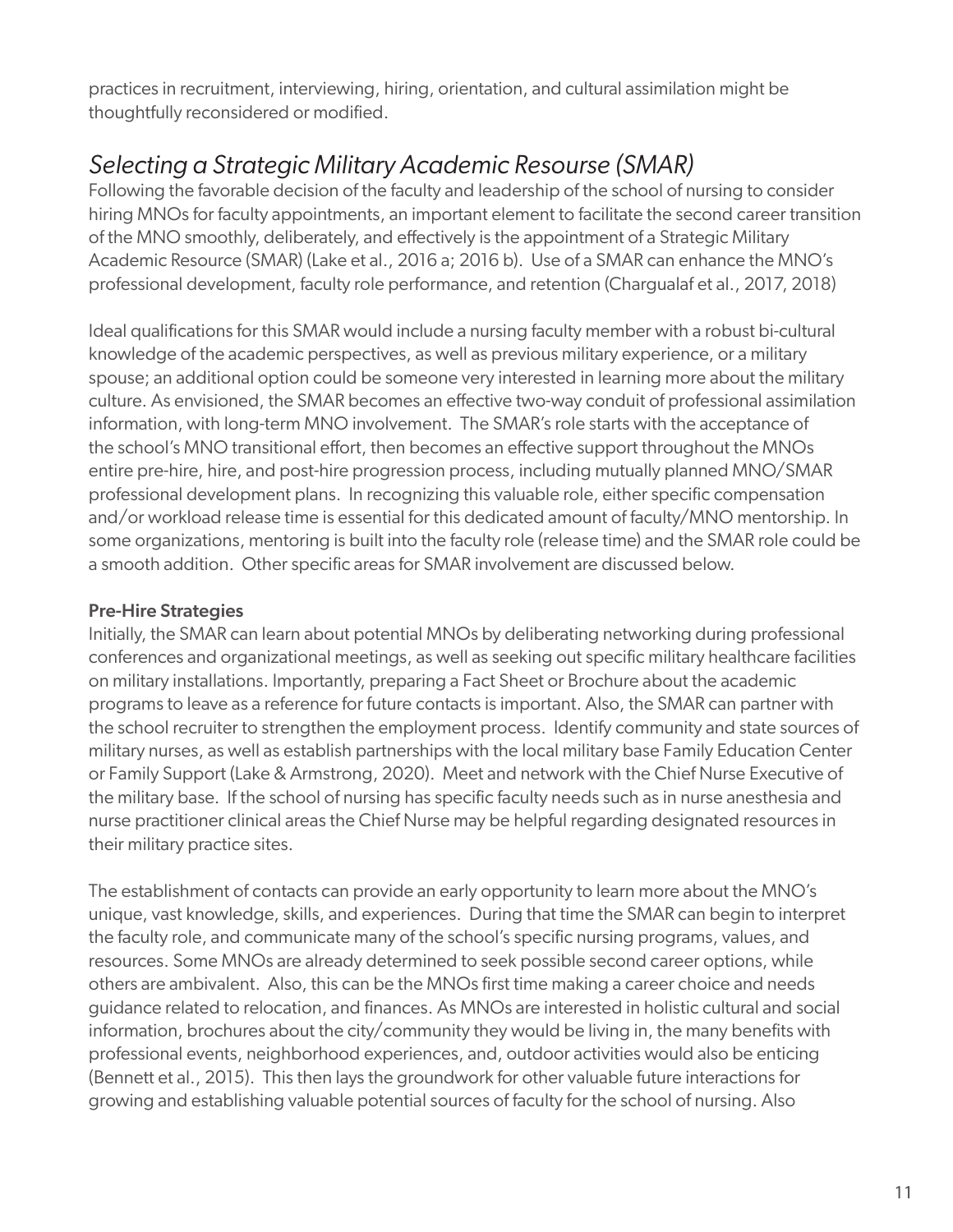consider the MNO veteran's spouse with consideration of other employment support (Lake et al., 2016 b). Later, as these service members leave the military, the SMAR conversations are easily reconnected.

As the MNO may often have a particular geographic location in mind as they become closer to retirement, they may have requested it for their last duty station. Yet, MNOs have been accustomed to relocation. Certainly, if there was a great fit and a powerful offer from a school of nursing regarding their teaching, research and/or practice interests, the school leadership can entice them to change. If there are minimal or no relocation monies within the school, securing grant or endowment resources could be possible (Lake et al., 2016 b).

#### Curriculum Vitae Development

In order to capture the many skills and talents that the MNO has acquired during their military service, the SMAR can encourage the MNO to start a curriculum vitae (CV) (Lake & Armstrong, 2020). Giving the MNO an example of the school of nursing's format for the CV can help to facilitate the development of the CV and that gesture also conveys the inherent value the school places in their background and service. The SMAR can help the MNO to avoid military jargon. Instead, stressing the implementation of "bullets" for relevant details to illustrate the clearer picture of the MNO's key qualifications, results, and achievements can be critical to being selected as a faculty member. Selection of professional references will also be important. Appropriate references may speak to the MNO's specific academic and/or clinical teaching attributes.

#### Preparatory Information

Typically, other than school memories, the MNO is not aware of academic faculty roles, or workplace requirements. It is helpful for the SMAR to spend preparatory time with information not only about the selection process but also about the interview/negotiation time. The SMAR can first start by encouraging the MNO to seek out the school's web site where numerous essential documents can be found, for example, the school of nursing organizational diagram, faculty handbook, existing clinical practice partnerships, and student demographic overviews.

It is helpful to begin by discussing what the MNO believes to be their clinical expertise and interest and where this information fits within the school's mission, curriculum, demographic of students and the unique academic environment (Lake & Armstrong, 2020). The SMAR can begin to identify the best position to showcase the MNO's skills/experience and education. Other discussion material should be faculty rank options and examples of the ranking system of the school in contrast to the military ranking structure, in the context of the MNO's previous responsibilities. As the military culture regarding salaries is transparent, initial conversation about salary range options will also be important for the MNO to discuss. This can promote further discussion for both the MNO and the school's leadership team.

For the MNO considering a full-time faculty position, discussing the tripartite role of teaching, service and research and/or practice is essential. To overcome some of the confusion of these three faculty responsibilities, it is important to first ask the MNO about the incorporation of their military duties along with their health care obligations (Lake & Armstrong, 2020). While in the service, the MNO had two functions: military officer duties and nursing services role. For example, the MNO could be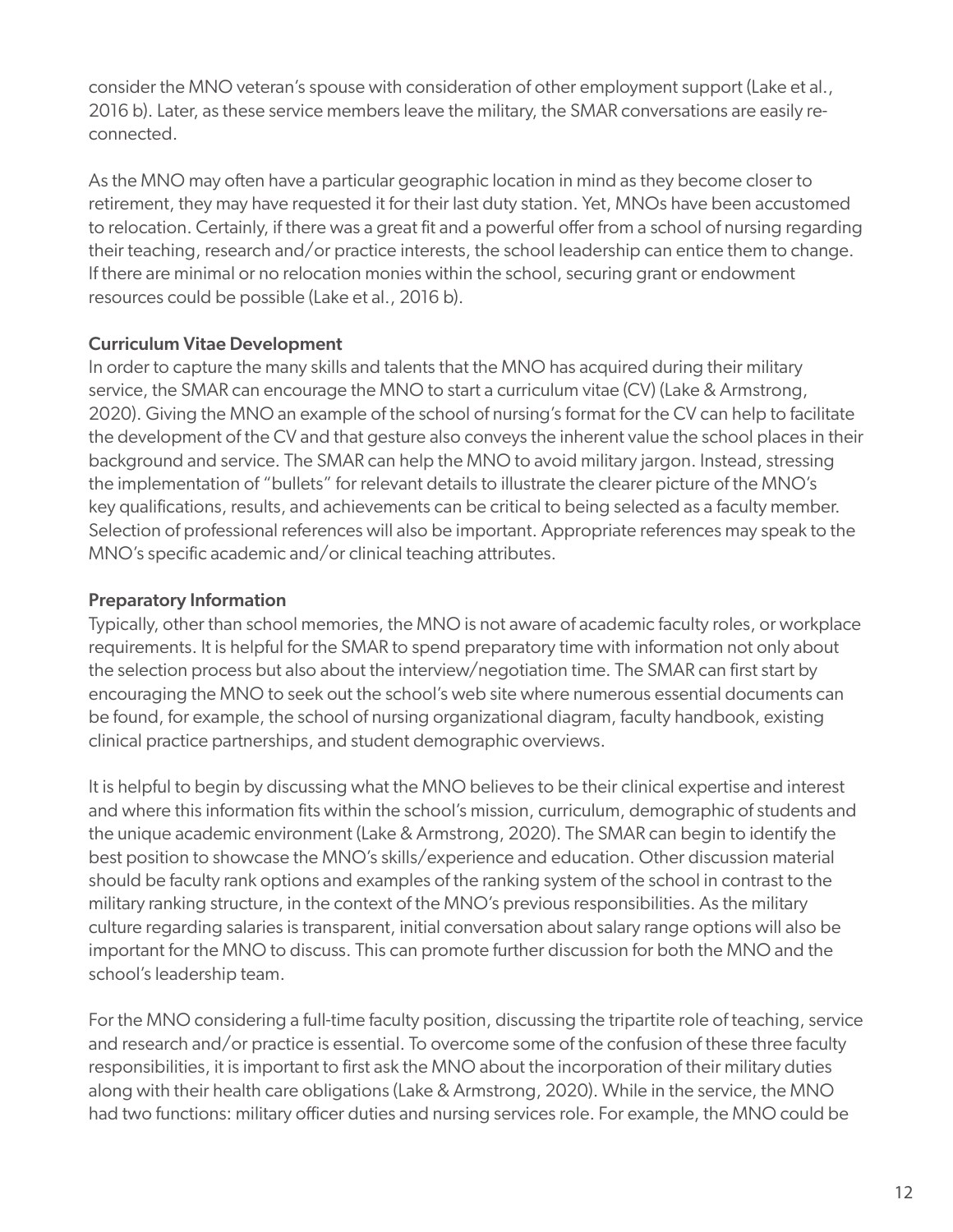the administrator on call for the entire hospital while later he/she may serve as the head nurse of the intensive care unit. Therefore, being straight forward about the tripartite academic role can assist the MNO to see that they may be balancing all three academic roles depending on the position they are pursuing.

Included in this information should be dialogue about the various leadership positions with the school, the responsibilities in the undergraduate and graduate programs within the school of nursing, including both in classroom and/or online teaching, as well as options within full time and part time contracts. In addition, the SMAR can also be a guiding resource about the progression of the various levels of meetings during the interview process (Human Resources, leadership team, etc.,), presentations, selection timeframe, and decision confirmation. As some schools use faculty for the interview process and others implement only the leadership team, the SMAR can share the actual method of query that is implemented within the school of nursing. Cueing questions to facilitate the MNO hiring process during a faculty meeting are included in Table 5.

## Table 5 *Five Cueing Questions to Facilitate the MNO Hiring Process*

- 1. Discuss what leadership competencies have been gained in your military nurse officer career?
- 2. Describe the types of education strategies you have provided while in the military?
- 3. Share how you believe your clinical expertise could be used within a school of nursing?
- 4. Give some examples of interprofessional /communication skills gained while a MNO?
- 5. What resources do you believe might be needed to transition to a faculty role?

Copyright SLACK Incorporated. Used with permission: Lake, D., Allen, P.L., & Armstrong, M.L. (2016a). Capitalizing on military officer skills for second career civilian leadership and staff development positions. *Journal of Continuing Education in Nursing*, 47(11), 503-510.

## Strategies After Employment

#### *Strategies to Ease Transition*

There are a variety of ways to introduce the MNO to academe in situations where there is an initial lack of either MNO or school commitment for a full-time position or awaiting different credentials. This could be done by hiring the MNO for a staff role in a special program, e.g., school of nursing leadership center, student support center, ROTC nursing liaison, or grant staff. Or consider a clinical lab instructor role for the MNO who has recent depth and/or breath of clinical skills. Another option could be that the MNO begin as a guest lecturer or clinical instructor during the transition process. This gradual process of transition may also smooth out the bicultural differences listed in Table 4 as the MNO gradually is acculturating into the academic world. These culture differences have been documented to create faculty turnover when the MNO is unable to transition to the new culture of academe (Chargualaf et al., 2017).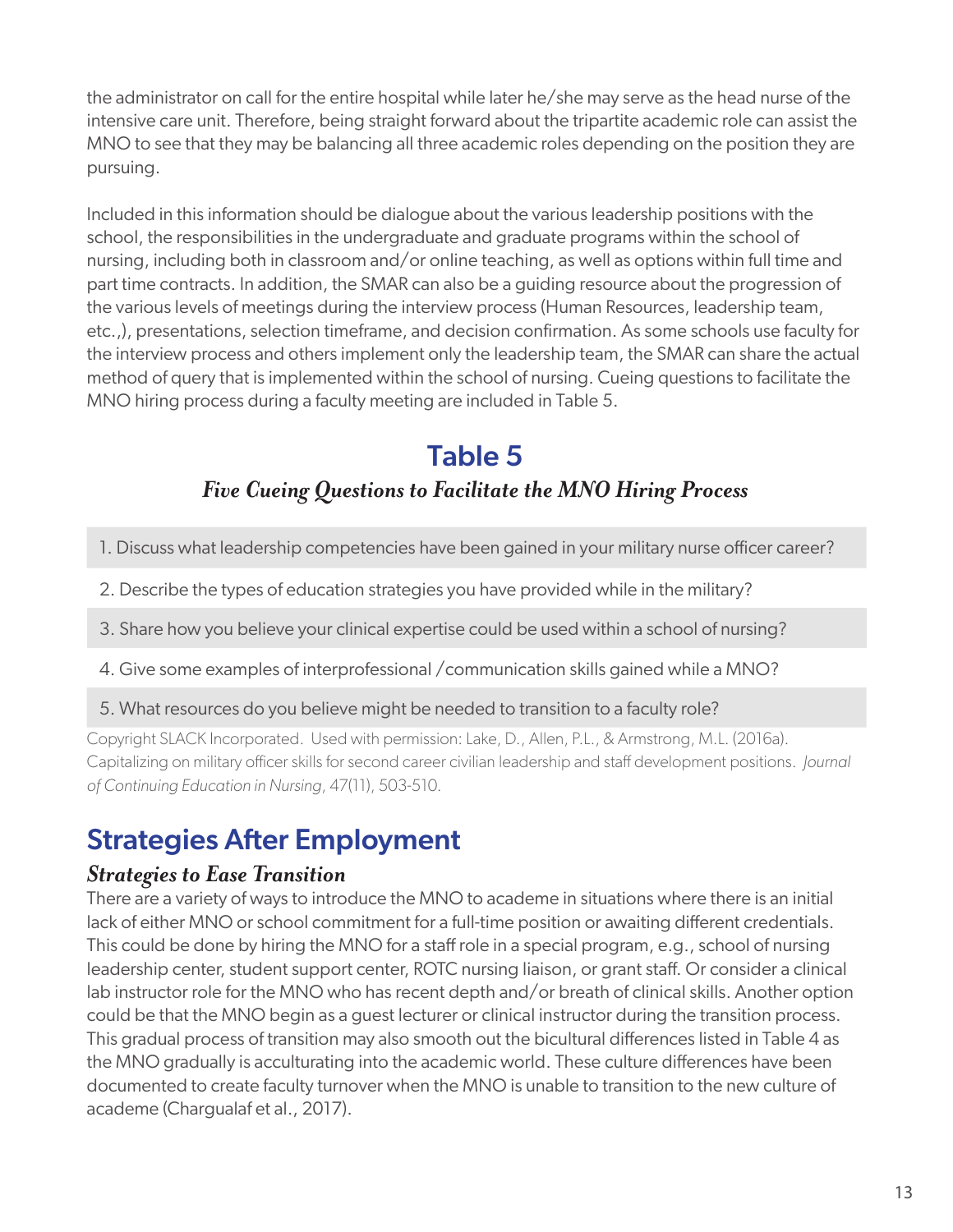#### *Orientation and Specific Mentoring*

Changing jobs, on top of establishing a second career, can be exhilarating, stimulating, daunting, intimidating, and/or all the above for anyone, regardless of their skills and experience. Therefore, for the school's leadership team, creating a deliberate and intentional orientation time to assist the MNO progress to a second career in academia, can pave the way for a smoother transition for both the school of nursing and the MNO (Chargualaf et al., 2017, 2018; Lake et al., 2016 b).

Depending on the rank, experience, and skill of the MNO that has been hired and using Benner's classical work (1984), specific types of mentor suggestions are recommended to help the MNO assimilate into the academic role. For example, a senior officer (LT Colonel, Colonel, CAPTAIN and sometimes rare General nurse officers) with previous top-ranking responsibilities, their first need is to understand details of the Assistant/Associate Professor/Professor faculty role within the workplace, whether the MNO will be teaching on-line and/or within the traditional classroom. In addition, it might be helpful to sure that the new faculty member has an adequate orientation and time to learn the electronic teaching platform (e.g., Canvas, BrightSpace, Blackboard, etc.). The mentoring emphasis is on the practical daily applications of the faculty position, so the selection of an organized mid-career faculty member often provides more realistic and detailed information rather than the seasoned expert with their intuitive perspectives. This includes knowing details of staff contacts, office supply routines, faculty meetings, clinical practice responsibilities, departmental software, instructional technology platform and details for use, workload assignment, and the evaluation processes.

In another type of introduction to the school of nursing faculty, MNOs have been hired as grant funded staff. Although the emphasis for hire is on the achievement of the grant's objectives and coordination, while drawing upon the MNO's valuable logistical and interprofessional team experience, selecting a thoughtful mentor, with previous funding and faculty experience from the educational facility, would still be important, whether that person is from nursing and/or another discipline. This mentoring would also apply if the MNO was later called upon to develop other grant applications.

The school's strong continuing investment in the MNO should reflect a robust commitment. With all their previous nursing skills and experiences, certainly the MNO is capable of self-preservation, yet the outlay of meaningful assistance as they move from a previous highly structured organization to academe, a world of different values, beliefs, and structure (Table 4), can impact the adaptation to their next position, and most importantly, affect their retention (Chargualaf et al., 2017, 2018; Lake et al., 2016a). During the first employment year, building "check-ins" to promote bicultural assimilation (Table 4) are important, recognizing that attributes required in the military are operationalized differently in academia. For such less structured concepts as shared governance, academic freedom, and the tolerance of ambiguity, these notions could often be incomprehensible from the MNO's previous structured, organizational climate. Further explanation and discussion will be valuable (Lake et al., 2016a, b). Following the basic orientation, the second aspect of the professional development plan will require more of the coaching skills of the seasoned SMAR with their intuitive perspectives for the expert MNO (Lake & Armstrong, 2020). Here the bi-cultural skills and experience of the SMAR will be important to assist the individualized introduction of the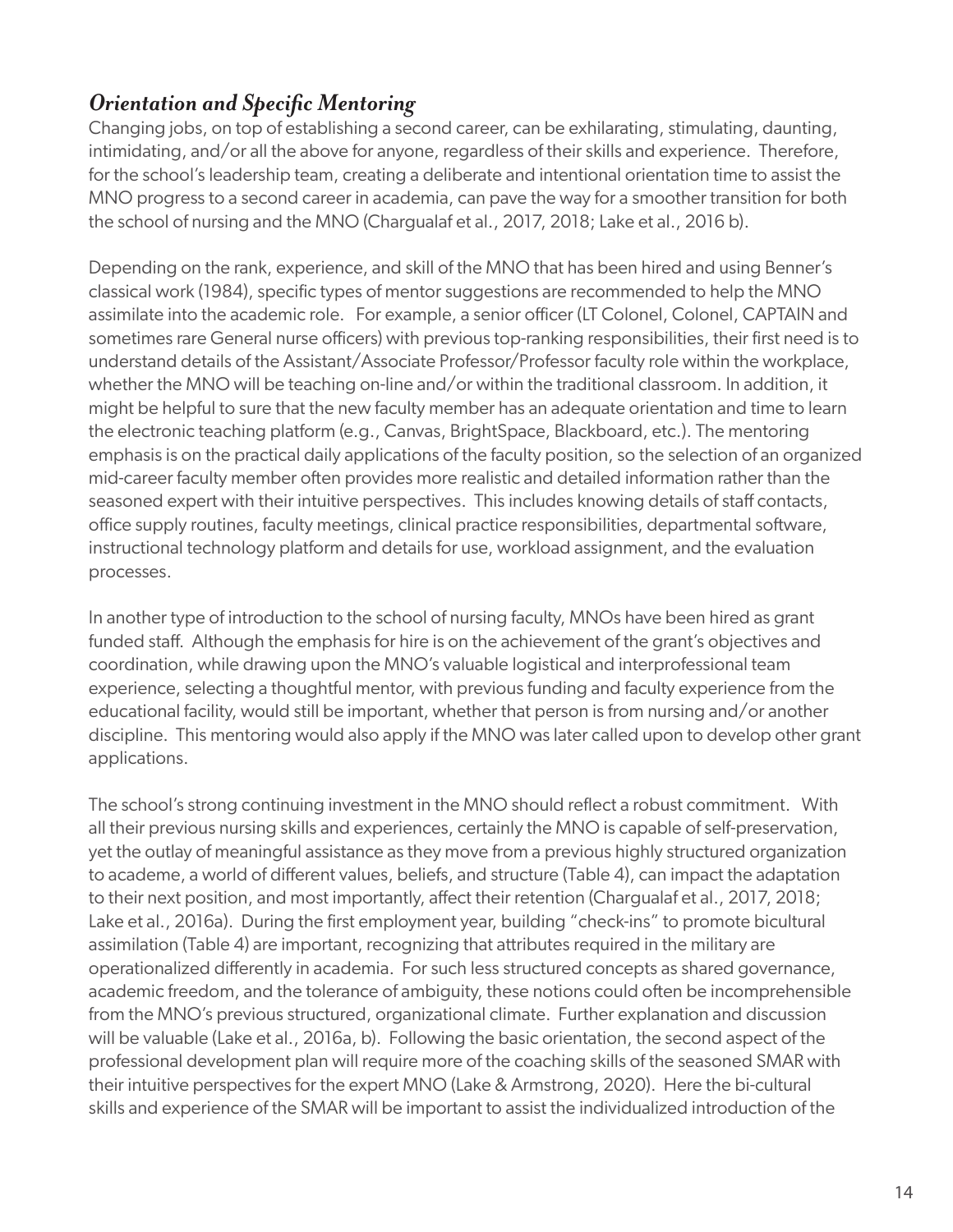MNO as they mesh the two cultures into their new, second career. Again, using Table 4 to stimulate conversation about these differences will be valuable.

Having someone like the SMAR to discuss these thoughts, and obtain direct supportive ideas, within protected conversations, can be very assistive, especially to work with the "collegial relationships, status, rank, influence, and involvement in their new workplace so that their performance and new [faculty] roles, knowledge, and skills are not jeopardized, ultimately influencing their retention" (Bennett et al., 2015; Chargualaf et al., 2017; Lake et al., 2016a, p.509). For example, discussing their thoughts, even their views of faculty starting committee meetings promptly, making poignant decisions, and adhering to the stated school's policies/procedures often illustrate their increasing acceptance for the military and academic differences. Listening to the MNO discuss their process for identifying problems and helping them make decisions that are logical and defensible to new colleagues can be helpful. The SMAR's work can bolster a strong alliance to the new environment and promote enthusiasm for the program's goals and values, while devoting a keenness for the organization. This continued dialogue strengthens the MNO's attachment to the school (Chargualaf et al., 2017, 2018). In addition, while the MNO is very aware of the transparent expectations of seeking officer promotion, the path toward academic promotion and tenure will certainly need repeated dialogue (Lake & Armstrong, 2020).

## Conclusion:

The valuable assets of the MNO, the bi-cultural perspectives of the academic and military environments, and the important strategies directed toward an effective transition into the school of nursing have been presented in this toolkit information for deans, directors, and faculty. This MNO veteran group is currently an untapped resource, rich in clinical nursing practice, teaching skills, and leadership competencies. Now, they can continue to provide further service to their country's health care needs by being a timely innovative solution to the professional's faculty shortage.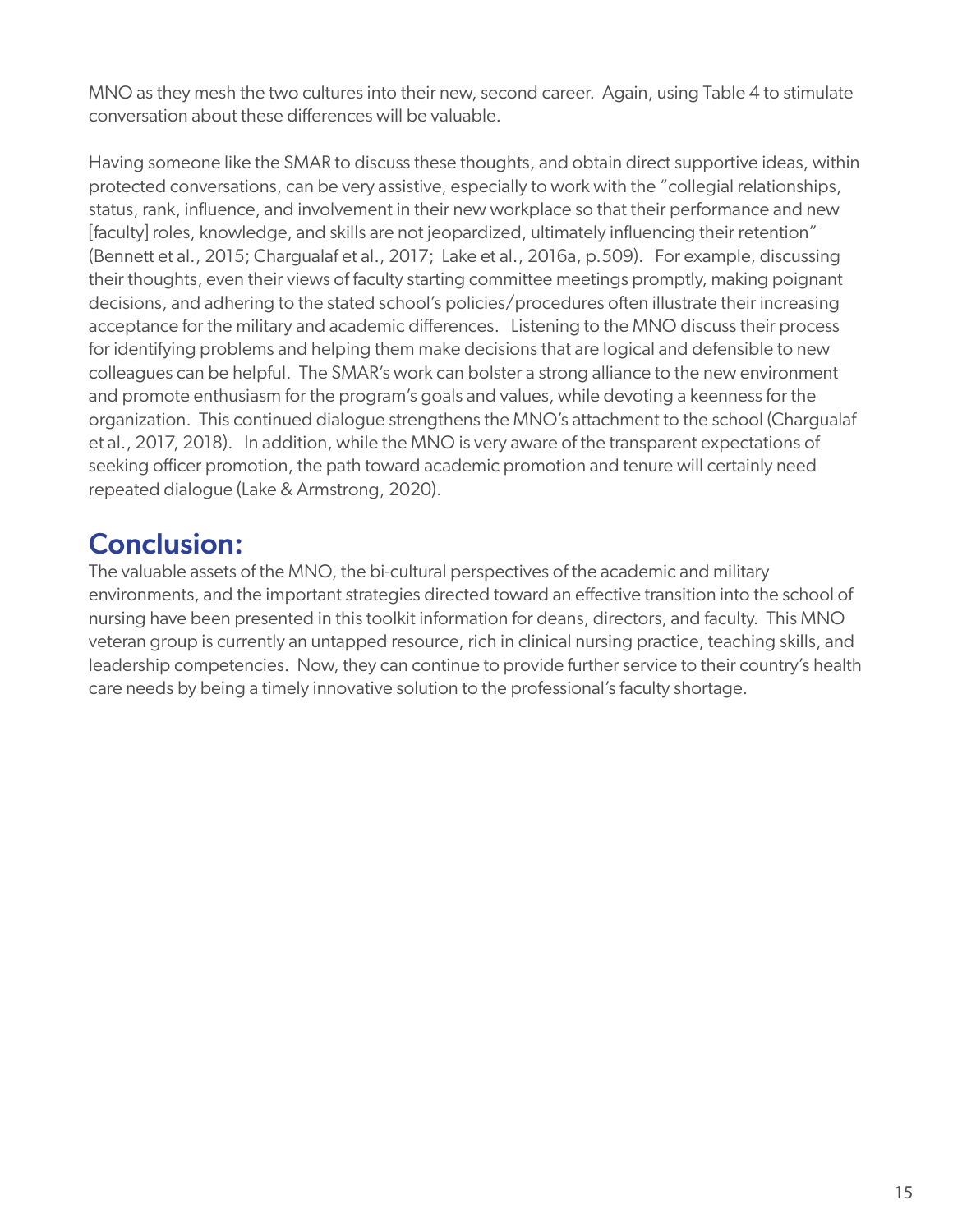## **REFERENCES**

Allen, P.A., Armstrong, M.L., Salidiner, J., Hamilton, M. J., & Conard, P.L. (2014). Opportunities, hurdles, solutions, and approaches to transition military veterans into professional nursing programs. *Journal of Professional Nursing, 30(6)*, 474-480.

Benner, P. (1984). *From novice to expert: Excellence and power in clinical nursing practice.*  Menlo Park, CA: Addison-Wesley.

Bennett, D., Wellman, G., Mahmood, M., Freye, R., Remund, D., & Samples, P.L. (2015). Survey of retired military pharmacists' transition to a civilian pharmacy career path. Military Medicine, 180(12), 1219-1224.

Biniecki, S.M. Y., & Berg, P. (2020). The senior military officer as a veteran in transition: Opportunities for adult learning and bridging the military-civilian divide. New Directions for Adult and Continuing Education, 166, 25-36. https://doi.org/10.1002/ace.20381

Chargualaf, K.A., Elliott, B., & Patterson, B. (2017). The transition from military nurse to nurse faculty: A descriptive study. *International Journal of Nursing Education Scholarship, 14*(1), 1-10[M1] .

Chargualaf, K.A., Elliott, B., & Patterson, B. (2018). From military to academic nursing: Embracing an untapped leadership resource. *Journal of Nursing Education*, 57(6), 355-358. https://doi. org/10.3928/0001484834-20180522-06

Czarnecki, J.E. (2018). What our professional military leaders need to know. *Journal of Military Learning*, 2(2), 35-46.

Elliott, B. (2020). Military culture and lifestyle. In B. Elliott, K. Chargualaf, & B. Patterson (Eds.). *Veteran-centered care in education and practice for nursing faculty* (pp. 29-51). Springer. https://doi. org/10.1891/9780826135971

Grant, R. (2016, February). The U.S. is running out of nurses. *The Atlantic Monthly.* Retrieved from http://www.theatlantic.com/health/archive/2016/02/nursing-shortage/459741/?utm\_ source=SFTwitter

Griffiths, L., & Jasper, M. (2008). Warrior nurse: Duality and complementarity of role in the operational environment. *Journal of Advanced Nursing. 61*(1), 92-99.

Hall, L.K. (2012). The importance of understanding military culture. In J. Beder (Ed.). *Advances in social work practice with the military* (pp. 3-17). New York, NY: Routledge.

Lake, D., Allen, P.L., & Armstrong, M.L. (2016a). Capitalizing on military officer skills for second career civilian leadership and staff development positions. *Journal of Continuing Education in Nursing, 47*(11), 503-510.